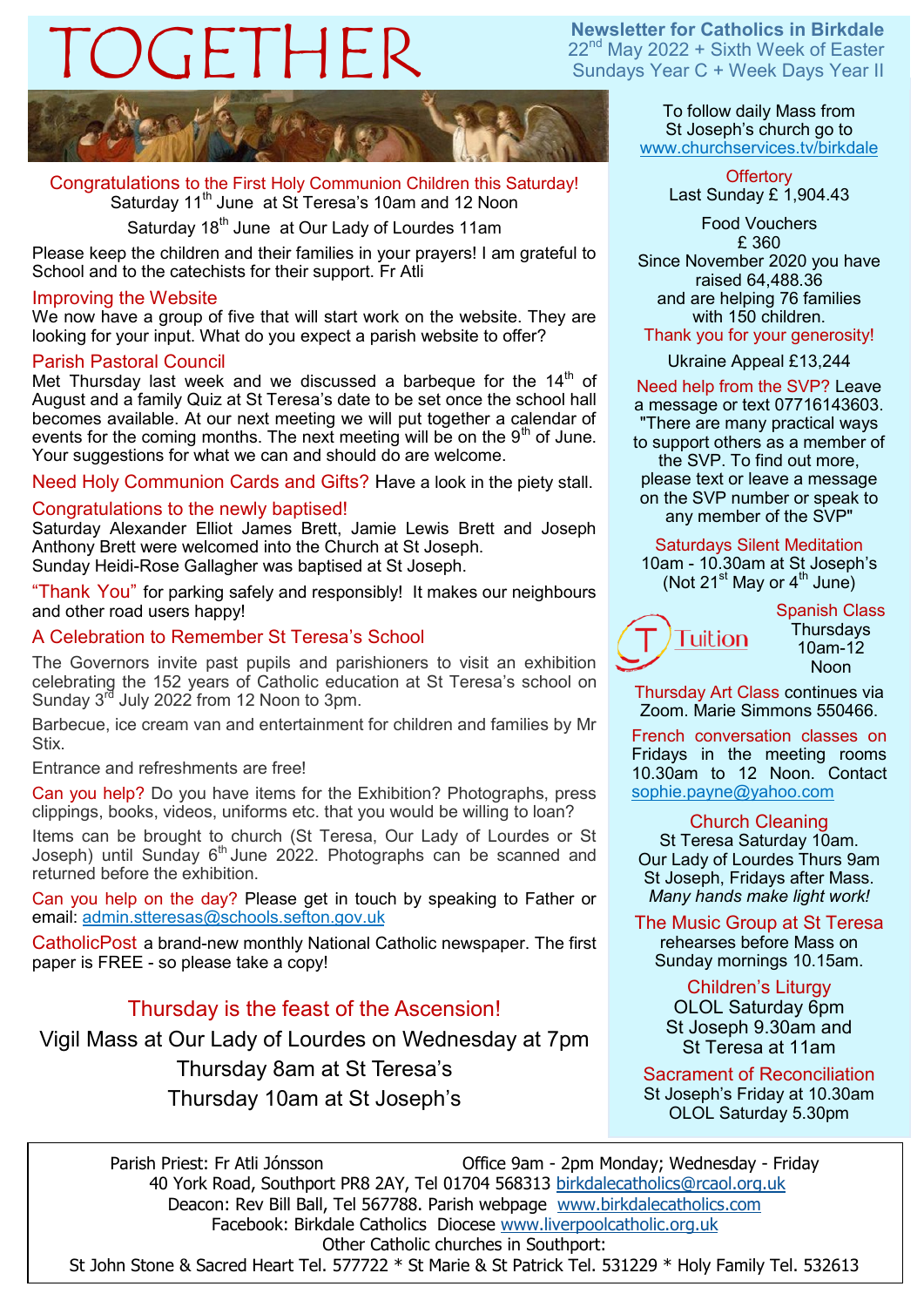# MASS THIS SUNDAY

# Easter Preface V Eucharistic Prayer III

#### Glory to God in the highest,

and on earth peace to people of good will. We praise you, we bless you, we adore you, we glorify you, we give you thanks for your great glory, Lord God, heavenly King, O God, almighty Father. Lord Jesus Christ, Only Begotten Son, Lord God, Lamb of God, Son of the Father, you take away the sins of the world, have mercy on us; you take away the sins of the world, receive our prayer; you are seated at the right hand of the Father, have mercy on us. For you alone are the Holy One, you alone are the Lord, you alone are the Most High, Jesus Christ, with the Holy Spirit, in the glory of God the Father. Amen.

#### **Collect**

Grant, almighty God, that we may celebrate with heartfelt devotion these days of joy, which we keep in honour of the risen Lord, and that what we relive in remembrance we may always hold to in what we do. Who lives and reigns with you in the unity of the Holy Spirit, God, for ever and ever. Amen.

#### A reading from the Acts of the Apostles 15:1-2,22-29

Some men came down from Judaea and taught the brothers, 'Unless you have yourselves circumcised in the tradition of Moses you cannot be saved.' This led to disagreement, and after Paul and Barnabas had had a long argument with these men it was arranged that Paul and Barnabas and others of the church should go up to Jerusalem and discuss the problem with the apostles and elders.

Then the apostles and elders decided to choose delegates to send to Antioch with Paul and Barnabas; the whole church concurred with this. They chose Judas known as Barsabbas and Silas, both leading men in the brotherhood, and gave them this letter to take with them:

'The apostles and elders, your brothers, send greetings to the brothers of pagan birth in Antioch, Syria and Cilicia. We hear that some of our members have disturbed you with their demands and have unsettled your minds. They acted without any authority from us; and so we have decided unanimously to elect delegates and to send them to you with Barnabas and Paul, men we highly respect who have dedicated their lives to the name of our Lord Jesus Christ. Accordingly we are sending you Judas and Silas, who will confirm by word of mouth what we have written in this letter. It has been decided by the Holy Spirit and by ourselves not to saddle you with any burden beyond these essentials:

you are to abstain from food sacrificed to idols; from blood, from the meat of strangled animals and from fornication. Avoid these, and you will do what is right. Farewell.'

#### The word of the Lord. **Thanks be to God**

#### Psalm 66 (67)

*R.* Let the peoples praise you, O God; let all the peoples praise you.

> O God, be gracious and bless us and let your face shed its light upon us. So will your ways be known upon earth and all nations learn your saving help. *R.*

Let the nations be glad and exult for you rule the world with justice. With fairness you rule the peoples, you guide the nations on earth. *R.*

Let the peoples praise you, O God; let all the peoples praise you. May God still give us his blessing till the ends of the earth revere him. *R.*

#### A reading from the book of Apocalypse 21:10-14,22-23

In the spirit, the angel took me to the top of an enormous high mountain and showed me Jerusalem, the holy city, coming down from God out of heaven. It had all the radiant glory of God and glittered like some precious jewel of crystal-clear diamond. The walls of it were of a great height, and had twelve gates; at each of the twelve gates there was an angel, and over the gates were written the names of the twelve tribes of Israel; on the east there were three gates, on the north three gates, on the south three gates, and on the west three gates. The city walls stood on twelve foundation stones, each one of which bore the name of one of the twelve apostles of the Lamb. I saw that there was no temple in the city since the Lord God Almighty and the Lamb were themselves the temple, and the city did not need the sun or the moon for light, since it was lit by the radiant glory of God and the Lamb was a lighted torch for it.

The word of the Lord. **Thanks be to God**

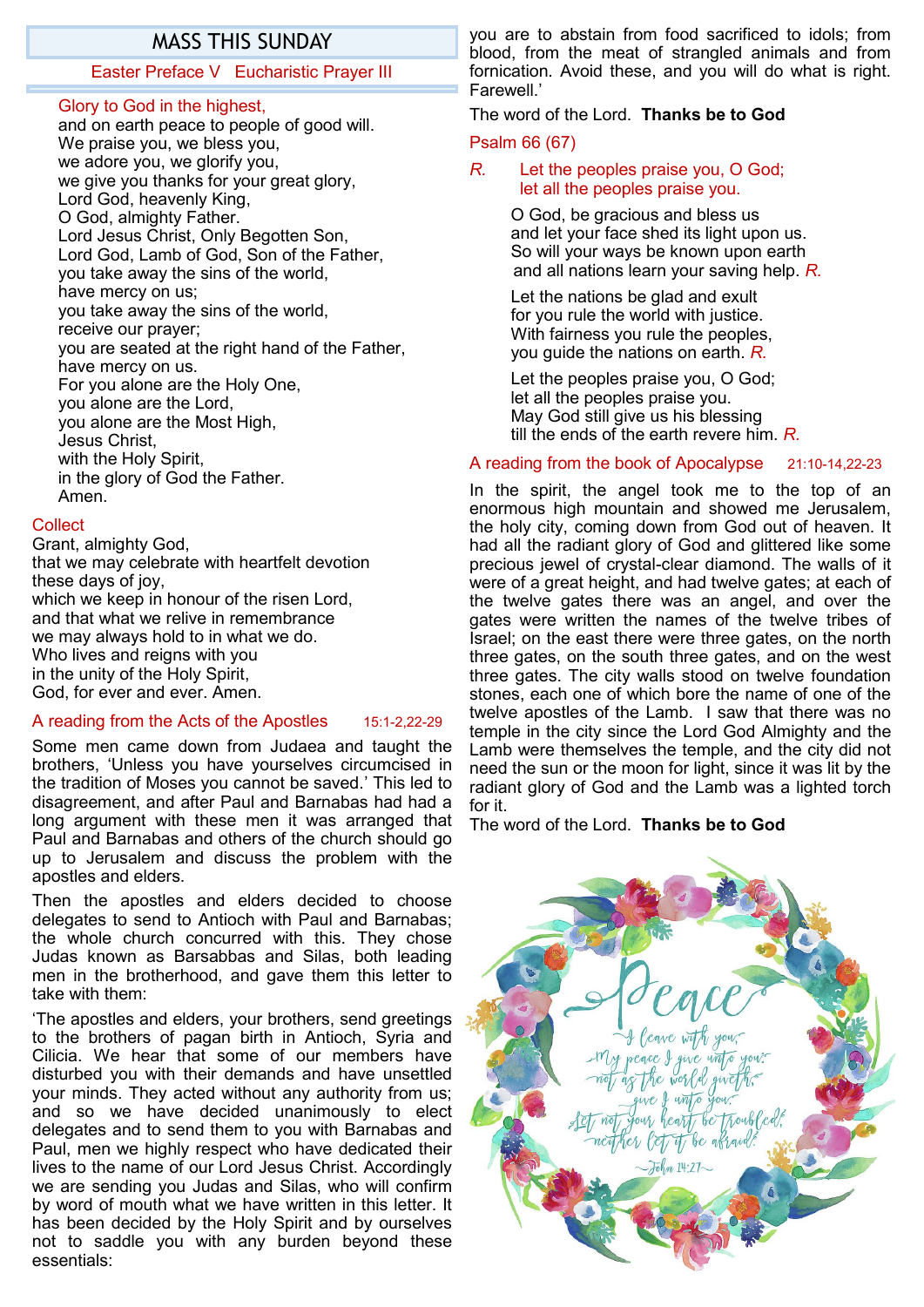#### Alleluia, alleluia!

Jesus said: 'If anyone loves me he will keep my word, and my Father will love him, and we shall come to him.' Alleluia!

Gospel John 14:23-29

Jesus said to his disciples: 'If anyone loves me he will keep my word,

and my Father will love him,

and we shall come to him and make our home with him. Those who do not love me do not keep my words.

And my word is not my own:

it is the word of the one who sent me.

I have said these things to you while still with you;

but the Advocate, the Holy Spirit,

whom the Father will send in my name,

will teach you everything

and remind you of all I have said to you.

Peace I bequeath to you, my own peace I give you, a peace the world cannot give,

this is my gift to you.

Do not let your hearts be troubled or afraid. You heard me say: I am going away, and shall return. If you loved me you would have been glad to know that am going to the Father, for the Father is greater than I. I have told you this now before it happens, so that when it does happen you may believe.'

The Gospel of the Lord. **Praise to you Lord Jesus Christ**

# I believe in one God,

the Father almighty, maker of heaven and earth, of all things visible and invisible. I believe in one Lord Jesus Christ, the Only Begotten Son of God, born of the Father before all ages. God from God, Light from Light, true God from true God, begotten, not made, consubstantial with the Father; through him all things were made. For us men and for our salvation he came down from heaven,

*All bow up to and including the words 'and became man'.*

and by the Holy Spirit was incarnate of the Virgin Mary, and became man.

For our sake he was crucified under Pontius Pilate, he suffered death and was buried,

and rose again on the third day

in accordance with the Scriptures.

He ascended into heaven

and is seated at the right hand of the Father.

He will come again in glory

to judge the living and the dead

and his kingdom will have no end.

I believe in the Holy Spirit, the Lord, the giver of life, who proceeds from the Father and the Son,

who with the Father and the Son is adored and glorified, who has spoken through the prophets.

I believe in one, holy, catholic and apostolic Church. I confess one Baptism for the forgiveness of sins and I look forward to the resurrection of the dead and the life of the world to come. Amen.



#### Praying with the Pope in May

We pray for all young people, called to live life to the fullest; may they see in Mary's life the way to listen, the depth of discernment, the courage that faith generates, and the dedication to service. www.thepopevideo.org

# We Pray for the Sick

Rev. Bill Ball, Baby Max, Tyler, Callan Sankey, Joseph Harnick, Nella, Baby Leighton, Ryan Ward, Karen Manley, Sheila Smith, Pat Mills, Zoe Waters, Pauline McNulty, John Smith, Jonathan Morley, Olive Walshe, Maureen Doran, Elizabeth Louden, Pam Wheeler, Dave Formby, Pat Little, Barbara Tomlinson, Valerie Bennett, Jemima Jenkins, Kathryn Harding, Michael Hegarty, Marian Ball, Ciara Lea, Muriel Appleton, Ann Forster, Pat Stoneman, Claire Kenyon, Michael Brady, Margaret Chisnall, Mike Barber, Richard Hughes, Mary Stanton, Sylvia Flynn, Pat Rogan, Lindsey Rodgers, Kathleen Jenkinson, William Dobson, Margherita Grilli, Rebecca Carrington, David Barton, Angela Forshaw, Karine Coudurier, Leon Merone, John Walton, Nel Berry, Margaret Linley, Betty Hunter

#### The Lately Dead Nola Nelson

**Anniversaries** Canon Albert Shaw, David Carroll, Eileen McQuillan, James & Elizabeth Kelly, Rita Tierney



# Sixth Sunday of Easter Saturday Vigil at Our Lady of Lourdes 6pm

| St Joseph | 8.30am |
|-----------|--------|
| St Joseph | 9.30am |
| St Teresa | 11am   |

David Carroll A **Parishioners** Eileen McQuillan A Stuart Barber

Mon 10am Canon Albert Shaw A Tues 10am James & Elizabeth Kelly A Wed 10am S*t Bede* Carole Hughes' Dad Exposition and Rosary for people of the Ukraine

# Ascension of the Lord

Wed 7pm Our Lady's Ruth Parker Thurs 8am St Teresa In thanksgiving WA (JSC) Thurs 10am St Joseph Rita Tierney A

Fri 10am *St Augustine* Clare Lawton

# Seventh Sunday of Easter

Saturday Vigil at Our Lady of Lourdes 6pm

| St Joseph | 8.30am |
|-----------|--------|
| St Joseph | 9.30am |
| St Teresa | 11am   |

Hilda Mason Special Intention SM Lately dead LL William Cockcroft A